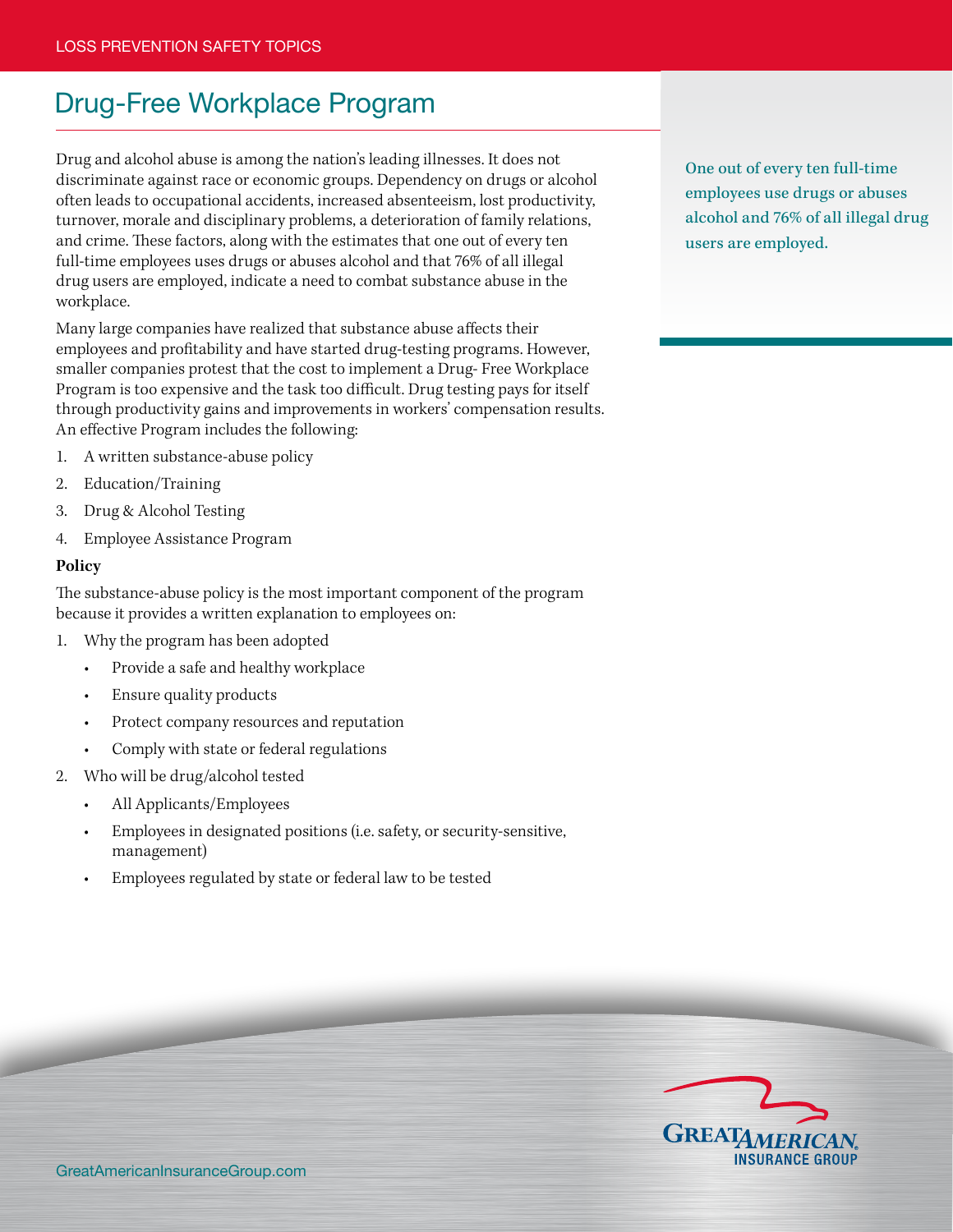- 3. Under what circumstances an applicant/employee will be tested
	- Post Job-Offer
	- Post-Accident
	- Reasonable Suspicion
	- **Random**
	- Follow-up to Rehabilitation
- 4. Consequences of testing positive, refusing to be tested, or selling drugs/ alcohol at work
	- Suspension with or without the opportunity to seek rehabilitation
	- Probation with or without the opportunity to seek rehabilitation
	- Termination/Not hiring applicant

Every employee should receive a copy of the company-substance abuse policy and sign a consent form to testing. Retain the form in the employee's personnel file. At least 30 days notice should be given to employees prior to adopting drug testing.

## **Education/Training**

The more employees learn about the company's substance-abuse policy, the less likely they are to challenge the policy if they test positive for drugs or alcohol. Furthermore, supervisors need additional training in identifying substance abuse, documenting problems, and intervening so that help can be provided.

# **Drug & Alcohol Testing**

There are four components to the testing process:

- 1. Specimen Collection
	- The specimen (urine for a drug test, breath/blood for alcohol testing) should be provided at a qualified collection site (i.e. medical clinic). The clinic should maintain proper chain of custody forms and procedures throughout the collection process to ensure that the specimen has not been altered. Furthermore, a photo identification card should be required to ensure that the requested applicant/ employee is providing the specimen.
- 2. Laboratory Analysis
	- Analysis should only be done at a SAMHSA (Substance Abuse & Mental Health Service Administration) certified laboratory. An initial screening, Enzyme Multiplied Immunoassay Technique (EMIT) should be done on the urine specimen. Any positive results from this screen should be confirmed through Gas Chromatography with Mass Spectrometry (GC/MS). This initial/ confirmation test combination has been upheld in court and is required for all federally-mandated programs and by many states.